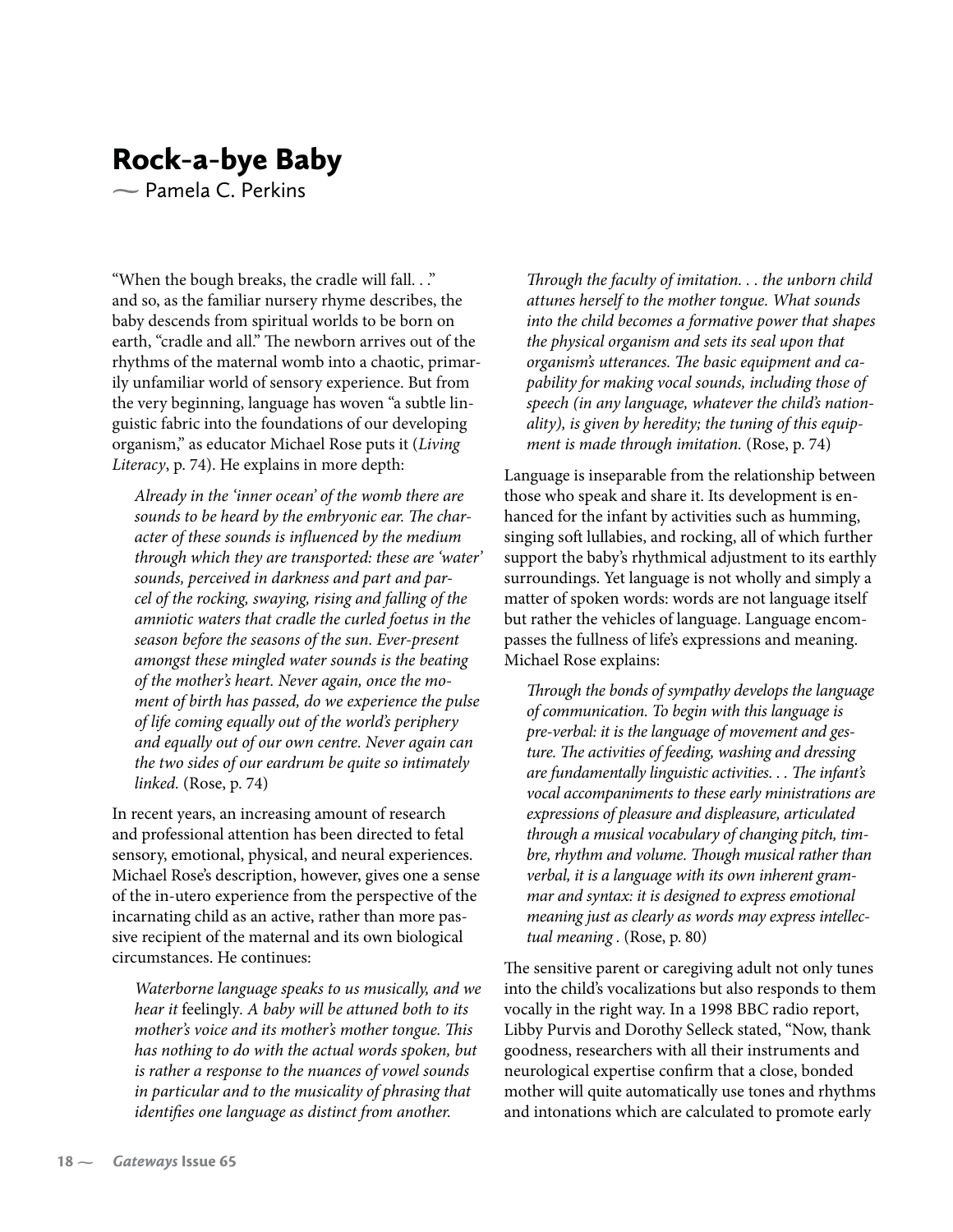language development." Another British researcher, Colwyn Trevarthen, develops this concept further:

Mothers find that they can move the baby's body in rhythmic ways and chant and sing songs and the babies like it. . . so we find for example that mothers sing nursery rhymes which have got very clear phrases in them. The baby is vocalizing on the final vowel at the end of the phrase, synchronized with their mother, and they often do it in tune. They can pitch their voice so it matches, so in fact the two of them are trying to produce something together (Trevarthen, 1998).

The expression "mother tongue" is especially apt, for indeed, language is our "second mother." In the care of this mother, we learn all of the nuances, attitudes and ways of seeing the world around and within ourselves that are indigenous to our culture. According to Horst Kornberger in his book The Power of Stories, "Language is pre-intelligence in its most artistic form" (p. 106).

Kornberger describes our first experience of story, stating that it is the most important tale of all.

Though we never remember it, it is the one tale we never forget, for it has become who we are. It has shaped us before we have shaped ourselves. It is the tale of care, told by the mother in the primal language of love; it is her presence and warmth, told long before words, in the vernacular of touch, the texture of skin, the taste of milk, the cocoon of warmth. (Kornberger, p. 105).

Thus the first tale an infant hears is spoken in the language of love, and love is synonymous with life. Ideally it is the tale that anchors us emotionally, and forms the bond that weathers all storms. One might say that this first story is the blueprint for all other tales to come. "It is the first of securities, fulfilling the most primal of needs. It is the foundation stone on which our edifice of soul is built and it provides the matrix of our future health" (Kornberger, p. 107).

As we speak to the baby during caregiving routines, the infant begins to respond with coos and other vocalizations. Perhaps we hum softly to lull a child to sleep or simply, as an expression of togetherness, love and connection. Kornberger describes these soothing tones we use in interacting with the baby as "siblings" of the mother tongue that are "as playful as any brother or sister." In regard to the hum, he states that "it is born at the same time we are, she is our delicate twin-sister (the ruffian nursery rhyme is the older brother). The hum continues the music of the womb.

It is the softest of all songs, the swaddling clothes woven from the mother's voice. The hum is the first music, a primal song in which mother and nature still coincide. Like a slow, warm steady cradle it calms the baby into contentment" (p. 108).

A hum wells up from the depths of tenderness within the heart and soul, and needs neither the sanction nor guidance of any official "tune." However, within all cultures, a wealth of traditional and contemporary lullabies is available to bring further joy to infant and adult. These resources may already be part of the mother or caregiver's own childhood memories, or learned directly from others. A rich variety of resource books are available, many of which include CDs. These latter are not intended for use with the infant or young child, for no mechanical recording, however lovely, can substitute for the warmth and connection of the living human voice and the relationship that transpires between infant and adult.

Hums, cradle songs and lullabies are gradually followed by finger plays and little rhyming games that involve gentle, playful touch, such as "This Little Piggy Went to Market." Being together evolves into doing together; movement and language coincide and this, in turn, stimulates brain development.

Nursery rhymes come next. These small stories have "already jumped from the mother's lap." Kornberger introduces nursery rhymes like this:

They are more adventurous siblings than finger plays. They don't need to be learned: they are already known. . . they are playmates made of language. Through them an ancient layer of language echoes in modern times. They are a version of the old magical invocation. . . They seize us the moment we hear them and they never release us. When we have long forgotten other verses we still know them by heart." (Kornberger, p.109)

Every culture has a wealth of folk songs, rhymes and folk tales that are full of life, wit and wisdom. "Through rhythm and repetition, both of sound and image, the nursery rhymes sing themselves into the child's consciousness and memory. Repetition confirms experience as an enduring reality. The more specifically things are repeated, the more real and meaningful they become for the little child' (Rose, p 87).

Of the many people who have devoted years of study to the wisdom of nursery rhymes and fairy tales, two outstanding voices serve to inspire and guide our work with young children. Therapeutic storyteller Nancy Mellon and master puppeteer and storyteller Suzanne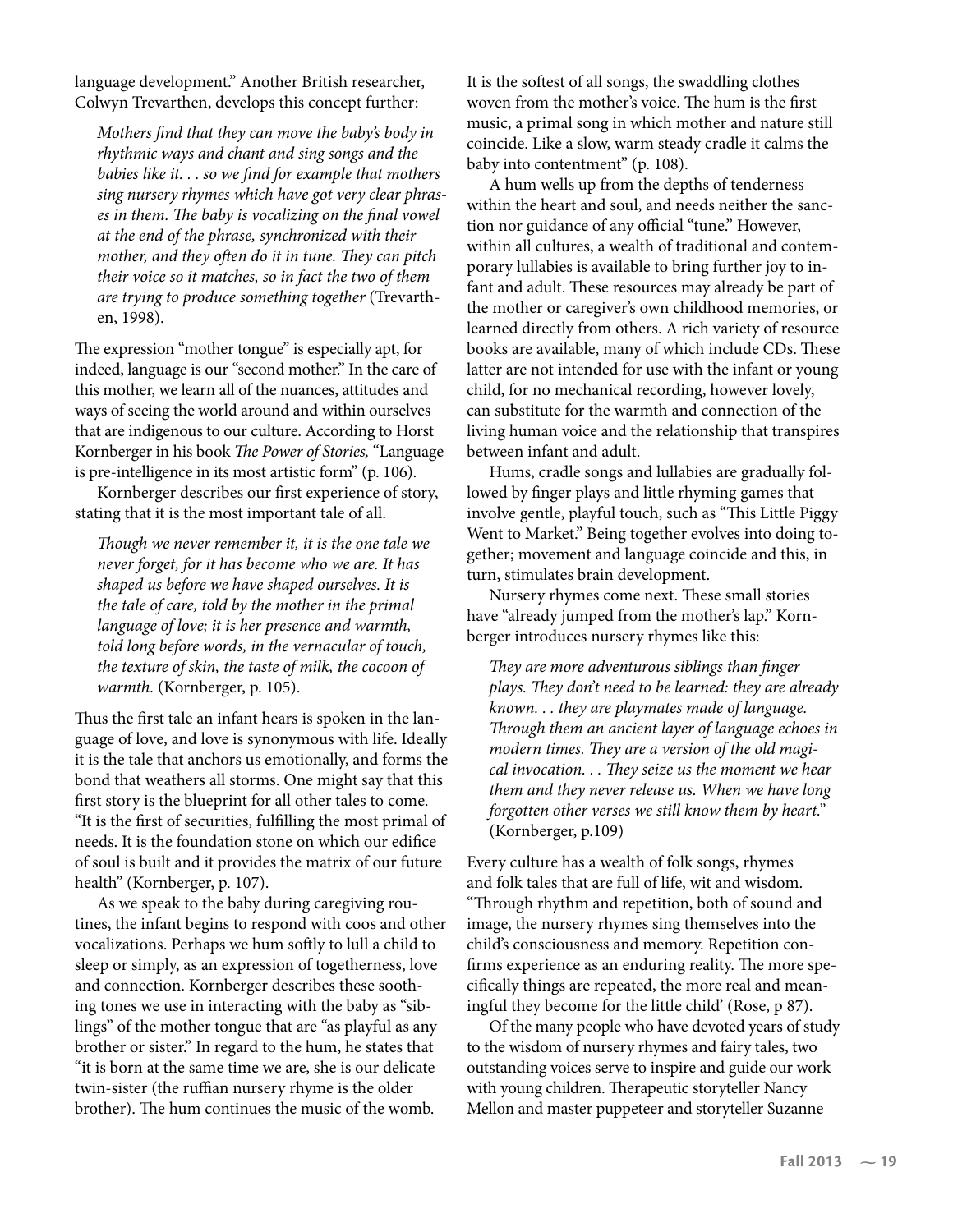Down, each in her own way, reveal the inherent power of story medicine in the lives of young children.

In her book Storytelling with Children, Nancy Mellon describes nursery rhymes as "little rituals chanted in groups (with children also inwardly imitating the adult's spoken word). . . Rhythm, repetition and rhyme prevail over meaning. . . these rhymes belong to story medicine. They are primal medicine, like good food and joy. Nursery rhymes are indeed the nursery of all other tales; they are the stories we start with." As nursery rhymes are part of most people's childhood memories and are readily accessible, even in these media-laden times of declining reading, writing and linguistic skills, they provide the caregiver with an easy and lighthearted "entry point" into the world of storytelling. Mellon continues,

Rhyming words also support our need for rhythmic order and satisfy our ears' need for expectation and closure. . . Words that sound almost the same, chiming and echoing through a nursery rhyme or story, encourage listening and language development. Well-spoken rhythmic stories vitalize the child; rhymes and rhythms encourage the tremendous cumulative task of building their own bodies. Recurring rhythm sways their circulatory system towards greater life. Rhyme may encourage bones, sinews and connective tissue to grow. Rolling and pulsing word repetition gives a sense of orderly progression—the sense of being safely embedded in a whole, nurturing context. . . Every rhyme and tale repeated with attention to each word warms the child's loving response to language. (Mellon, p. 30)

Although nursery rhymes may seem to have a humble place in the world of literature, one can begin to see that there is profound wisdom imbedded within them. They evolved in a time when an unconscious sensitivity to cosmic and earthly rhythms was directly experienced. They have withstood the dilution and adulteration that other old traditional tales arising from the folk souls of various cultures have suffered.

Suzanne Down, director and founder of Juniper Tree School of Story and Puppetry Arts, similarly explains that the value and importance of nursery rhymes are not contained in the actual word content but rather, in "the power of rhythm and repetition to help facilitate a clear, healthy breathing, circulation and immune system, throughout the body, right down to the toes!" She adds:

The nursery rhymes work right into the heartbeat

and circulation, not into head thinking. They mirror the cosmic rhythms for the young child finding his or her way on earth. As timeless world rhymes, their language has become lifted and alive rhythmically in the world ether. This means they have an added etheric quality to them. Rhyme, repetition, and rhythm: these qualities penetrate into the very physical organism, supporting healthy physical and emotional circulation throughout the body. . . through the experience of the nursery rhyme, all comes into order and balance" (Down, undated).

In one's everyday consciousness, it is easy to see how nursery rhymes support literacy directly through their inherent rhythm and musicality. The perspectives of Nancy Mellon, Suzanne Down, and others necessitate thinking outside of the more concrete, material box or exchanging the more linear approaches to literacy for a more all-inclusive understanding of the wholeness of life and being.

To round out the picture of the importance of nursery rhymes, Nancy Mellon draws an analogy between the digestion and assimilation of physical food and the soul nourishment children receive as we recite, with regularity and enjoyment, these simplest of tales:

Just as digestion and assimilation improve with a regular meal schedule, so do stories when they are part of the day's rhythm. . . you are telling for [the children's] future selves as well as the present. Animals, humans and plants share their rhythms together. Our primary pulses move in a steady beat. Poems and stories which express this rhythmic music are the natural food of growing children. (Mellon, p. 30-32)

As with healthy foods served in well-balanced, regular, aesthetically presented meals, nursery rhymes and all stories that contain this "rhythmic music"—especially those that are further enhanced with movements of finger and hand gestures or visually with puppets—truly feed the soul of adult and child alike. They help to connect us with the natural rhythms that flow through all earthly life and beyond.

The tales that follow songs and nursery rhymes should be simple and straightforward at first. Little stories that reflect the natural environment surrounding the child are ideal. Suzanne Down says, "Whenever we can bring warm and joyful wonder to the world around us, and share that with a child, we change the soul of a child forever." The storyteller voice lies within each of us, initially shy and reluctant perhaps but with practice, it becomes vibrant and